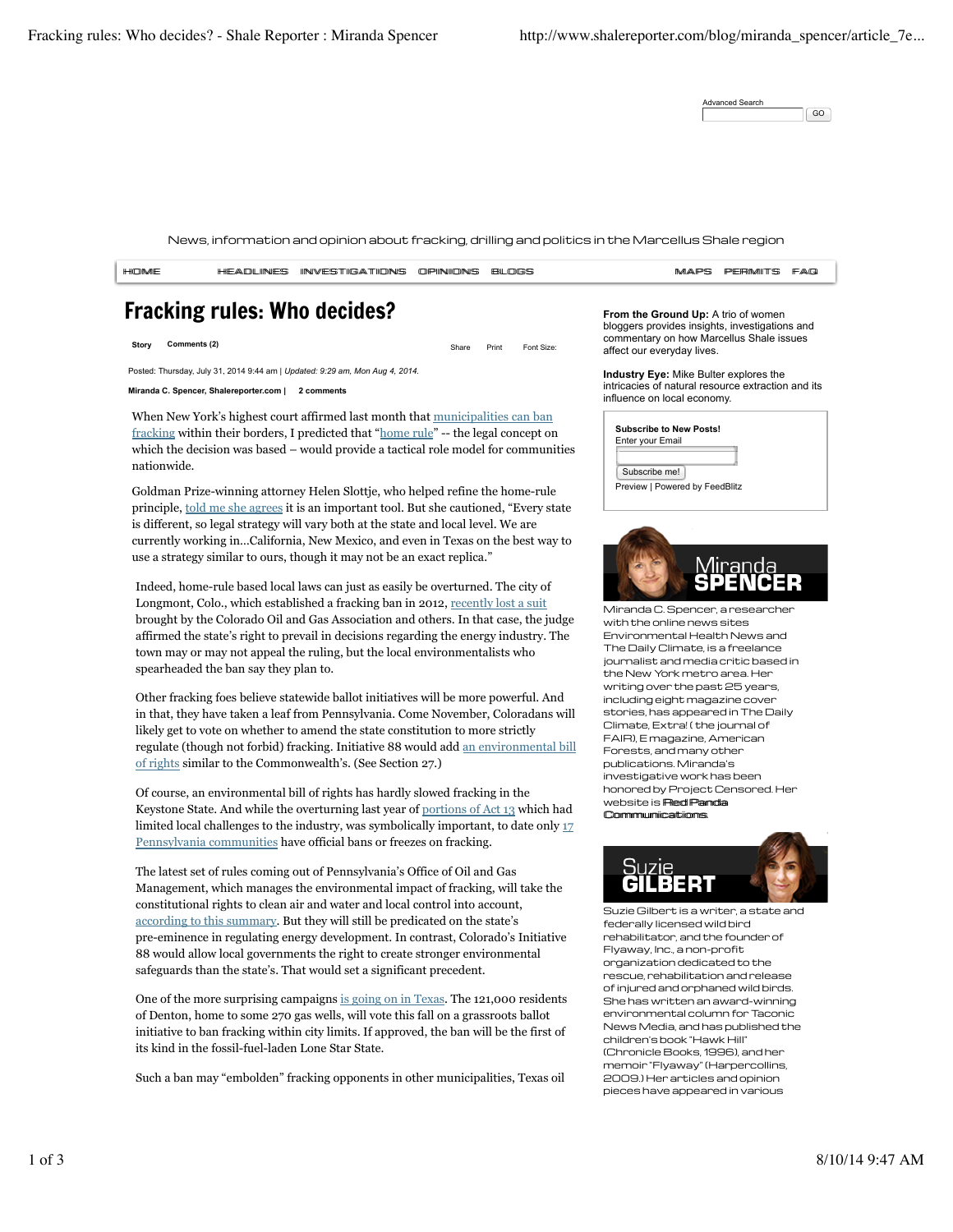and gas regulator Barry T. Smitherman told the Texas Tribune. Probably. But it will still be a David-versus-Goliath battle. Even 100 potential Dentons won't easily tame the powerful and entrenched Texas energy industry, which in practice is minimally regulated.

Meanwhile, the legal reality of "split estate" complicates anti-fracking activists' chance of success. In Colorado, Pennsylvania, Texas and other states, the rights to surface land and the minerals beneath can be owned by separate parties. For that reason, any controls on fracking will continue to be fought out in courtrooms. Companies might steer away from places they're not wanted, but only if they don't already own a stake in that ground.

Still, it will be fascinating to watch the outcome of these ballot initiatives. Will the will of the people prevail?

© 2014 Shale Reporter . All rights reserved. This material may not be published, broadcast, rewritten or redistributed.

**Discuss** Share Print

Posted in Miranda spencer on *Thursday, July 31, 2014 9:44 am. Updated: 9:29 am.*

### **More From This Site**

- **Intersex fish and fracking**
- **Siena's Southern Tier fracking poll**
- **EPA mandate puts Pennsylvania's energy supply, consumers at risk**

lewd, racist or sexuallyoriented language.

**2 Don't Threaten or Abuse.**<br>**2** Threats of harming another person will not be tolerated. AND PLEASE TURN OFF CAPS LOCK.

**3 Be Truthful.**<br> **3 Don't knowingly lie about** anyone or anything.

- **Change is in the air in Tunkhannock**
- **Rubber ducks in row**

#### **From Around The Web**

- **Should You Get a Colonoscopy? (Berkeley Wellness)**
- **Texas Man Who Overpaid Child Support Is Released From Prison (The Root)**
- **Man Rescues Baby Fox, See What Happens Next! (Video) (theCHIVE)**
- **Man Left Twin 1-Year-Old Daughters in a Hot Car for Truly Despicable Reason (Stirring Daily)**
- **Murdered 14-Year-Old Sends Horrifying Text Right Before Her Death (Stirring Daily)**

Recommended by

# **1 Keep it Clean.**<br>**1 Please avoid obscene, vulgar, Rules of Conduct**

**4 Be Nice.**<br>**4 No racism, sexism or any sort** of -ism that is degrading to another person.

# **5 Be Proactive.**<br> **5** Use the 'Report' link on each

- comment to let us know of abusive posts.
- **6 Share with Us.**<br>**6 We'd love to hear eyewitness** accounts, the history behind an article.

## **Welcome to the discussion.**

Need an account? Create one now.

#### **2 comments:**

newspapers, including the Washington Post. She blogs for "The Crooked Wing" and "10,000 Birds" and has been profiled in both the New York Times and on Andrew C. Revkin's New York Times blog, Dot Earth.



Tara's academic work and pursuits are focused on eco-feminism and ethics. Tara has been featured on AOL's Patch.com as a weekly columnist, Moxie Momma, exploring social concerns and parenting strategies. Writing articles on lifestyle, entertainment and local travel, Tara has been a regular contributor to the Bethlehem, Hellertown and Upper Saucon Patch. As a research and investigative journalist, Tara's work is regularly featured in the Elucidator Magazine. A specialist in the technical fields of psychology, philosophy and theology, Tara also teaches classes on Ethics and Moral Dilemmas, Death and Dying, World Religions, and Introduction to Philosophy.



Mike Butler serves as Executive Director of Consumer Energy Alliance (CEA) Mid-Atlantic, where he leads activities to educate and engage consumers of energy from every sector of the economy – large industrial natural gas users, small business, retail owners, hospitals, transportation, and local consumers. By focusing on the importance of responsibly accessing available natural resources and the need for stable energy prices for business, agriculture, manufacturing, and other energy consumers, CEA Mid-Atlantic aims to expand productive, sensible discussion on energy policy across the region. Prior to joining CEA Mid-Atlantic, Butler served as Finance Director for the re-election effort of U.S. Senator Bob Casey. After leading efforts to raise over \$16 million for the Senator's campaign, Mike's was named to PoliticsPA's "Top Operatives of 2012." Additionally Mike served as District Director for Congressman Jason Altmire, Finance Director for Dan Onorato for Governor, and fundraiser for State Treasurer Rob McCord.